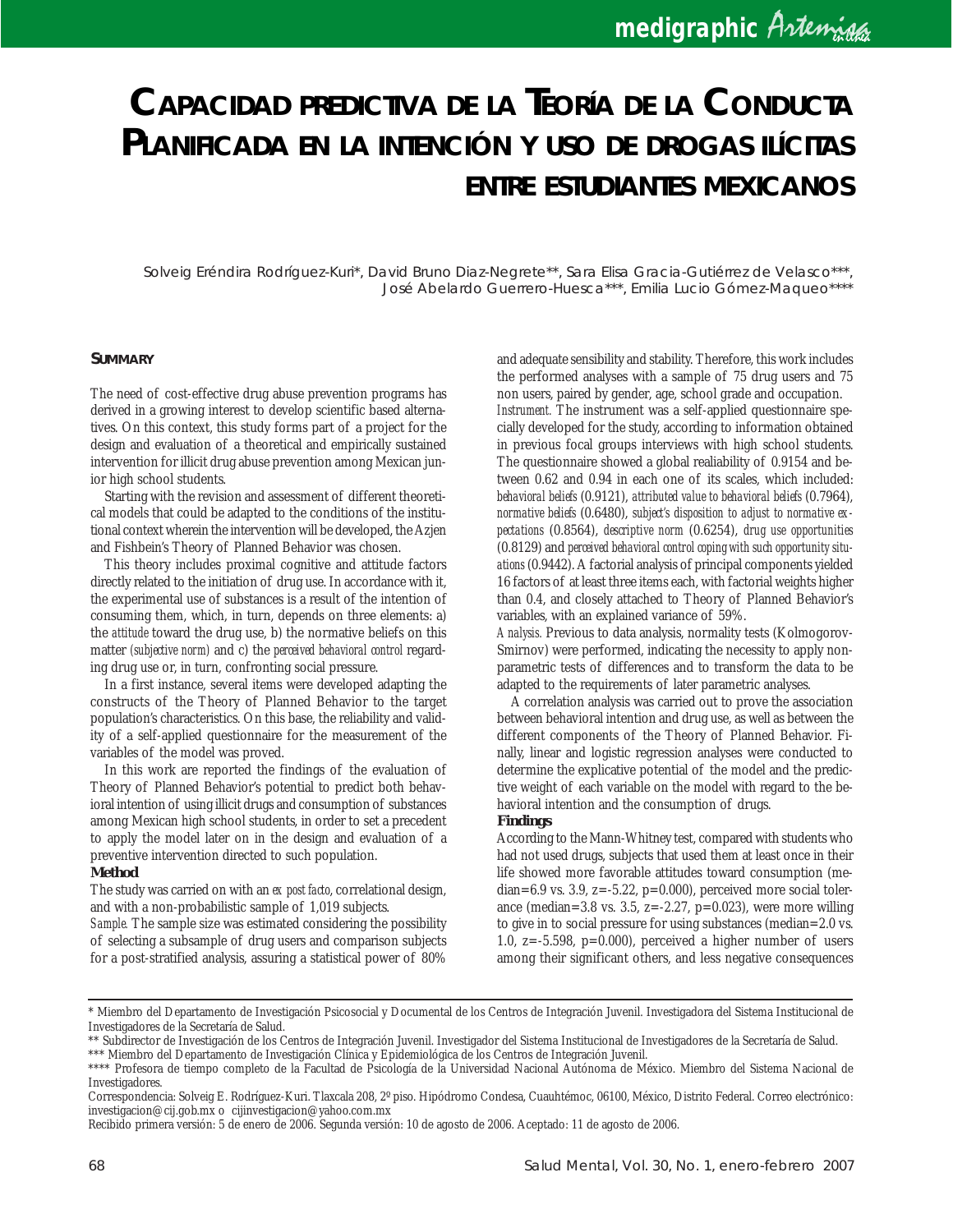of drug use in themselves (median=16.3 vs. 7.1,  $z=-4.246$ , p=0.000), and felt less capable of behavioral control when coping with opportunities for consumption, which, in turn, are more frequent in their case (median=5.7 vs 1.8,  $z = -6.76$ ,  $p = 0.000$ ).

The correlation between the intention and the behavior of drug use  $(r=0.41, p<0.000)$  was allocated inside the range reported in other populations. *Drug use intention* correlated with attitude toward drug use at r=0.45 (p=0.000), with *subjective norm*, including additional components at  $r=0.48$  (p=0.000), and with *perceived behavioral control* at r=0.59 (p=0.000). *Drug use* correlated with attitude at  $r=0.51$  ( $p=0.000$ ), with *subjective norm* at  $r=0.28$  $(p=0.001)$ , and with *perceived behavioral control* at  $r=0.37$   $(p=0.000)$ .

Linear regression analysis yielded that the model explained 34% of the variance of *drug use intention*, which increased to 38% when adding *personal* and *descriptive norm* elements to the *subjective norm* construct. *Behavioral control* (measured on the basis of the product of *exposition to drug use facilitating situations* punctuations by *perceived behavioral control to cope with these situations* punctuations) was identified as the best predictor of drug use intention  $(B=0.32, p=0.001)$ , followed by *attitude toward drug use* (B=0.24, p=0.004) and *subjective norm*, which originally showed a non-significant effect but increased its predictive weight when additional elements were added (B=0.24, p=0.004).

According to the logistic regression analysis, *behavioral control* is also the best predictor of *illicit drug use* on the model (odds ratio=1.42, p<0.000). On the contrary, *subjective norm* (including *personal* and *descriptive norm*) and attitude (odds ratio=1.144, p=0.06) were not significant predictors of drug use.

#### **Discussion**

In general, this findings indicate that the Theory of Planned Behavior showed an acceptable predictive capacity (similar to that found in other populations), and can be taken as a valid theoretical ground to develop a preventive intervention directed to Mexican students of high school education.

As is the case with other populations, the variable in the Planned Behavior Theory with more predictive weight was *perceived behavioral control,* followed by *attitude to drug use* and, in third place, by *subjective norm*. Despite it could be supposed that *subjective norm* would have a higher predictive weight in Mexican teenagers, findings probably reflected idiocentric and individualistic tendencies reported in other studies.

Results also point out to the convenience of including it in the program of intervention informative components to produce an awareness effect and an impact in the intention of using drugs. Still, they indicate above all, the need to integrate components directed to the development and reinforcement of behavioral control abilities that have an effect in the use of drugs itself.

Specifically, it is considered the convenience of including components for the development of group pressure resistance abilities and assertive communication, appropriate to the contexts in which young people face drug abuse risk situations.

**Key words:** Drug abuse, Planned Behavior Theory, attitude, subjective norm, perceived behavioral control, prevention programs.

### **RESUMEN**

La exigencia de desarrollar programas de prevención del consumo de drogas que garanticen una mayor eficacia y aprovechamiento de los recursos, ha derivado en un progresivo interés por elaborar programas científicamente sustentados. El presente estudio busca sumarse a este esfuerzo mediante la realización y evaluación de una intervención de prevención del uso de drogas ilícitas, teórica y empíricamente sustentada en el modelo de la Conducta Planificada, de Ajzen y Fishbein, que incorpora factores cognitivos y actitudinales relacionados directamente con el inicio del uso de drogas.

El objetivo de este trabajo consistió en probar la capacidad explicativa y el peso predictivo de este modelo en relación con la intención conductual de usar drogas ilícitas y el consumo de sustancias en estudiantes mexicanos de educación media básica. El estudio realizado tuvo un diseño transversal, *ex post facto* y correlacional, con análisis postestratificado de una muestra de 75 estudiantes usuarios de drogas y 75 no usuarios, comparados por pares por medio de sexo, edad, turno de asistencia a la escuela y ocupación, extraídos de una muestra no probabilística de 1,019 estudiantes de educación media básica de la ciudad de México.

La información fue levantada mediante un cuestionario autoaplicable con un alto índice de confiabilidad y compuesto por ocho secciones, que incluye los siguientes contenidos derivados de la teoría de la Conducta Planificada (ajustados en función de datos previamente obtenidos en grupos focales): *creencias conductuales* asociadas al consumo de drogas ilícitas, *valor atribuido* a estas creencias, *creencias normativas* respecto al uso de drogas, *disposición para ajustarse* a las expectativas normativas asociadas con el uso de sustancias, *norma personal y descriptiva* (como componentes adicionales de la variable de *norma subjetiva*), *exposición a oportunidades de consumo* y *control conductual percibido* en tales circunstancias. Un análisis factorial arrojó 16 factores apegados al modelo teórico, con una varianza explicada de 59%.

Los hallazgos indican que, comparados con los estudiantes que no han usado drogas ilícitas, aquéllos que las han consumido mantienen una actitud más favorable hacia el consumo, perciben una mayor tolerancia social ante el mismo y están más dispuestos a ceder a la presión social para usar sustancias. De igual modo, perciben que entre las personas significativas de su entorno hay un mayor número de usuarios de drogas, se enfrentan con un mayor número de oportunidades y situaciones que pueden favorecer el consumo y se perciben con una menor capacidad de autocontrol al enfrentarlas.

Se observó también que entre las variables del modelo hay correlaciones similares a las reportadas en otras poblaciones. Así mismo, mediante un análisis de regresión lineal se identificó una capacidad explicativa del modelo de 34% respecto a la *intención de uso de drogas*, que se incrementó a 38% al integrarse componentes adicionales de *norma subjetiva*. El componente que mejor predice la *intención de usar drogas* es el *control conductual*, que según el análisis de regresión logística también es el mejor predictor del uso de drogas propiamente dicho.

De los hallazgos obtenidos puede concluirse que el modelo de la Conducta Planificada puede constituir una base teórica adecuada para desarrollar una intervención preventiva dirigida a estudiantes de educación media con el fin de modificar factores "proximales" de riesgo del uso de drogas. En particular, destaca la necesidad de incluir componentes dirigidos a promover el desarrollo de habilidades de control conductual ante situaciones de riesgo, tales como habilidades de resistencia ante la presión grupal y de comunicación asertiva.

**Palabras clave:** Uso de drogas, teoría de la conducta planificada, actitud, norma subjetiva, control conductual percibido, programas preventivos.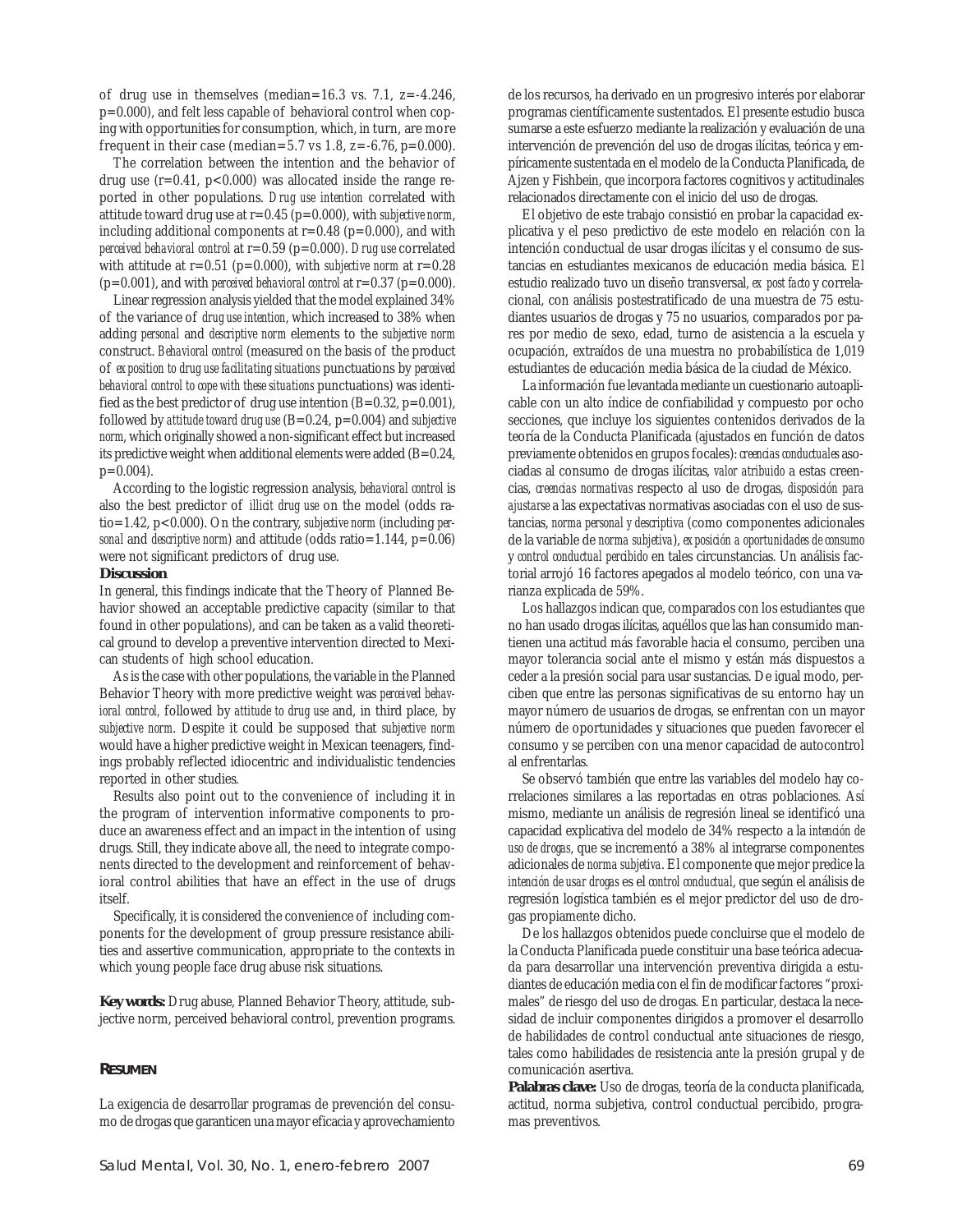## **INTRODUCCIÓN**

En el campo de la prevención del consumo de drogas se ha planteado la exigencia de desarrollar alternativas de intervención que garanticen una mayor eficacia, un mejor aprovechamiento de los recursos, mejores condiciones para la evaluación y mayores beneficios para la población destinataria. Esta exigencia ha derivado en un creciente interés por generar programas científicamente sustentados (10, 24).

Para responder a esta demanda, la institución llamada Centros de Integración Juvenil (CIJ) lleva a cabo el desarrollo y evaluación formativa de un programa de prevención del uso de drogas entre estudiantes de educación media, teórica y empíricamente sustentado. Para ello se evaluaron distintos modelos teóricos que se adecuaran a las condiciones de aplicación habituales en CIJ, a partir de lo cual se eligió el modelo de la Conducta Planificada de Ajzen y Fishbein (1) que incorpora factores cognitivos y actitudinales relacionados directamente con el inicio del uso de drogas (20) y que se caracteriza por su parsimonia y su adaptabilidad a las estrategias y recursos disponibles en esta institución. A continuación se procedió a generar indicadores empíricos relacionados con los constructos del modelo, adecuándolos a la población de educación media en México, lo que resultó en el desarrollo de un instrumento autoaplicable, válido y confiable.\*

La fase correspondiente a la presente comunicación tuvo por objetivo determinar la validez explicativa del modelo y la capacidad predictiva de las variables que lo conforman, con relación a la intención conductual de usar drogas y el propio consumo de sustancias.

En lo que hace al desarrollo de programas científicamente sustentados, puede señalarse que los criterios que los definen comprenden: a) la utilización de una base conceptual pertinente y claramente articulada; b) la aplicación de una sólida metodología que determine su aplicabilidad y eficacia y c) la disponibilidad de resultados válidos, atribuibles a la aplicación del programa, que sustenten su eficacia (5, 8, 17, 20).

Con relación al primero de estos puntos, se consideraron modelos que implicaran un enfoque centrado en factores de riesgo o protección, es decir, que contaran con evidencia de que los factores incluidos tuvieran una relación significativa con el inicio del consumo de drogas (11, 16). Asimismo, se dio privilegio a los modelos referentes a factores directamente asociados con el comienzo del consumo que permitieran identificar

las variables sobre las que debería orientarse una intervención eficaz (17).

Otros aspectos que se tomaron en consideración fueron la solidez y la consistencia teórica del modelo, y la evidencia empírica sobre su capacidad explicativa y eficacia práctica (20).

Uno de los modelos teóricos que cumplen estos requisitos es el ya mencionado de la Conducta Planificada (1), el cual integra un grupo reducido de factores directamente relacionados con el inicio del uso de drogas, que comprenden variables relacionadas con la cognición social, tales como expectativas, creencias y actitudes (9), que constituyen factores maleables en condiciones de recursos limitados y que, por su carácter "proximal", median la influencia de otros factores cuya modificación resulta más difícil y compleja.

Del mismo modo, la economía y parsimonia del modelo permiten concebir y desarrollar intervenciones breves cuyos contenidos pueden tener una articulación directa con cada uno de sus componentes, lo cual permite garantizar una mayor validez interna en su evaluación.

## **La teoría de la conducta planificada y el uso de drogas**

Según la teoría de la Conducta Planificada (2), el uso experimental de sustancias estaría directamente relacionado con la *intención* de consumirlas, la cual integraría tres componentes: a) la *actitud* del individuo ante el uso de drogas, que comporta un conjunto de creencias relevantes sobre las consecuencias del consumo y el valor afectivo que el individuo le atribuye a tales consecuencias, b) sus creencias normativas al respecto *(norma subjetiva)* es decir la percepción de que otras personas significativas aprueban o desaprueban la conducta en cuestión y el grado de motivación para ajustarse a tales expectativas, y c) el *control conductual percibido*, esto es, la percepción del individuo de sí mismo como capaz o no de usar drogas o, en su caso, de enfrentar la presión social para hacerlo. Los primeros dos componentes habían sido ya incluidos en la llamada teoría de la Acción Razonada, propuesta con anterioridad (9), a la cual se añadió posteriormente el *control conductual,* constructo equiparable al concepto de autoeficacia de Bandura (4).

La teoría de la Conducta Planificada cuenta con una amplia base empírica que permite verificar su validez en diferentes poblaciones y con respecto a diversas conductas (13). En el campo particular del uso de sustancias, la Organización Panamericana de la Salud (18) reporta 26 estudios realizados en los últimos 10 años en relación con el uso de tabaco, alcohol y otras drogas en adolescentes. Witte (29) subraya la utilidad del modelo para el diseño y transmisión de "mensajes persuasivos"

<sup>\*</sup>RODRIGRUEZ-KURI S, DIAZ-NEGRETE DB, GRACIA-GUTIER-REZ DE VELASCO SE, GUERRERO-HUESCA JA: Confiabilidad y validez de un instrumento para la medición de variables de conducta planificada relacionadas con el consumo de drogas. Centros de Integración Juvenil, 05-11, México, 2005.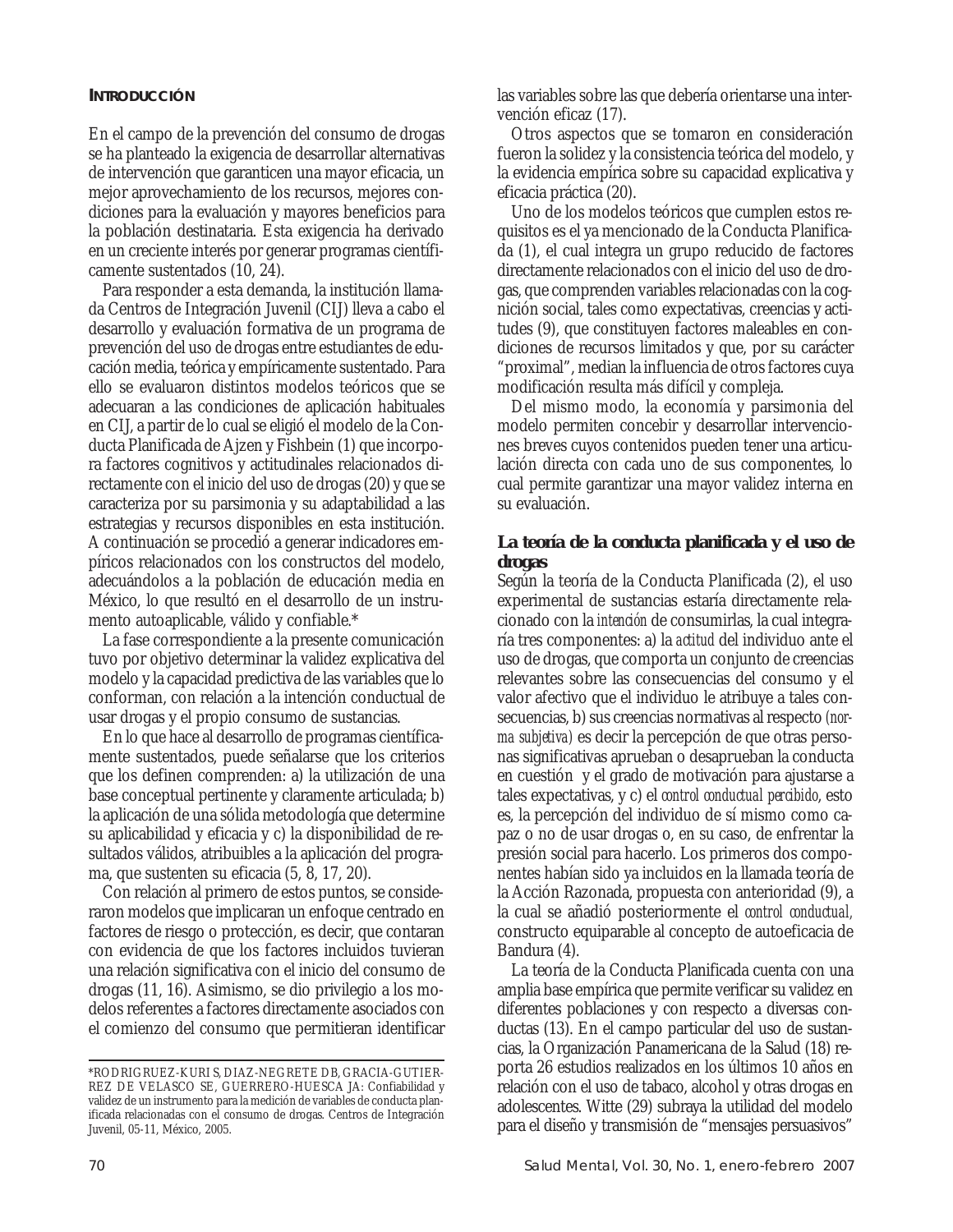orientados a la modificación de actitudes respecto al cuidado de la salud. Tobler y cols. (27) y Cuijpers (8) subrayan la probada eficacia de los programas basados en este modelo para cambiar las actitudes hacia el uso de drogas; aunque también coinciden en que la inclusión de elementos para el desarrollo de habilidades conductuales aumenta la efectividad de los programas en términos de promover el cambio conductual.

Por lo que se refiere a la utilidad del modelo para explicar el uso de sustancias, Marcoux y Shope (14) determinaron que la *intención de usar bebidas alcohólicas* explicaba 26% del uso de las mismas, 38% de la frecuencia del consumo y 30% del abuso de alcohol; además, más del 76% de la varianza en la variable *intención de uso de alcohol* fue explicado por la *actitud,* la *norma subjetiva* y el *control conductual percibido*. Wood, Little y Brownel (30) destacan la importancia de las *normas sociales* para la predicción del consumo de drogas, no obstante que este componente ha mostrado tener un menor peso explicativo, por lo que se ha optado (3, 15, 19, 30) por agregar al constructo de *norma subjetiva* otros componentes que incrementan su capacidad predictiva (15); a saber, la *norma moral o personal* y la *norma descriptiva*, referidas a la percepción del individuo sobre el daño que una conducta puede acarrearle de manera directa y la segunda, a la percepción de la frecuencia con que otras personas de su entorno incurren en la conducta en cuestión. Por su parte, la variable de *control conductual* ha sido con frecuencia incorporada en modelos que buscan predecir conductas relacionadas con la salud (3, 12, 26), en virtud de que resulta particularmente útil para predecir conductas que no dependen del control voluntario, como es el caso de las conductas adictivas. Sin embargo, debe señalarse cierta ambigüedad en la definición de esta variable, ya que se ha vinculado tanto con la habilidad percibida por el sujeto para ejecutar determinada conducta como con la presencia percibida de factores que pueden facilitar u obstaculizar su ejecución (12). Aun así, las implicaciones en la prevención del uso de drogas de la inclusión del *control conductual* son evidentes, por lo que diversos programas han incorporado el desarrollo de habilidades de resistencia como un componente fundamental para reforzar la capacidad del individuo para rechazar el uso de drogas y enfrentar la presión social (13).

En suma, la evidencia empírica con respecto a la aplicación del modelo indica que puede constituir una base firme para el desarrollo de intervenciones preventivas dirigidas a adolescentes, por lo que parece conveniente tomarlo como sustento para el desarrollo y evaluación de un programa de prevención "selectiva" dirigido a estudiantes mexicanos de educación media básica en condición de alto riesgo. Sin embargo, a fin de determinar la utilidad y pertinencia del modelo, resultaba necesario evaluar antes empíricamente su capacidad explicativa entre la población referida, propósito que es el objetivo central del presente trabajo.

## **MÉTODO**

*Objetivo y diseño.* El propósito del presente trabajo es valorar la capacidad explicativa y el peso predictivo del modelo de la Conducta Planificada en relación con la intención conductual de usar drogas ilícitas y el propio consumo de sustancias, en estudiantes mexicanos de educación media básica. Para esto, se llevó a cabo un estudio transversal, *ex post facto*, correlacional, con análisis postestratificado.

*Muestra.* La muestra fue no probabilística y estuvo compuesta inicialmente por 1,019 estudiantes de educación secundaria de la Ciudad de México, incluyendo alumnos de los tres grados según cuotas establecidas para facilitar la captación de un mayor número de usuarios de drogas ilícitas alguna vez en la vida (AV): 25% de primer grado, 25% de segundo y 50% de tercero.

El tamaño de esta muestra fue estimado previendo la posibilidad de llevar a cabo una posterior segmentación de la misma para fines de análisis, y considerando que la prevalencia total del uso de drogas ilícitas en esta población ascendía a 15.2% (28) y hasta 22.6% (6). No obstante, también se tomó en cuenta que otros estudios realizados en los CIJ (22) con muestras no probabilísticas arrojaban tasas de prevalencia menores (6.0% a 8.0%). De este modo, con mil sujetos podía esperarse detectar cuando menos 60 usuarios de drogas AV, lo que permitiría realizar la posterior segmentación y estratificación de la muestra, comparando el total de usuarios con un mismo número de no usuarios que compartieran características de sexo, edad (más menos un año), turno y ocupación, lo que garantizaría una submuestra suficiente para que los análisis estadísticos tuvieran un poder estadístico cercano a 80% y una sensibilidad y estabilidad adecuadas (10).

De esta manera, la muestra final utilizada para realizar los análisis que aquí se reportan, quedó conformada por 150 sujetos, 75 usuarios de drogas AV y 75 no usuarios. La edad promedio de ambos grupos se situó en 13.6 años (DE= 0.869 en el caso de usuarios y de 0.851 en el de no usuarios). El 60% de los casos, en ambos grupos, eran hombres y 40% mujeres. Sesenta por ciento de los usuarios reportó uso de solventes inhalables, 24% de mariguana, 21.3% de cocaína y 38.7% de otras sustancias.

*Instrumento.* Se utilizó un cuestionario autoaplicable elaborado a partir de la adaptación de los elementos de *actitud* ante el consumo de drogas y de *norma subjetiva*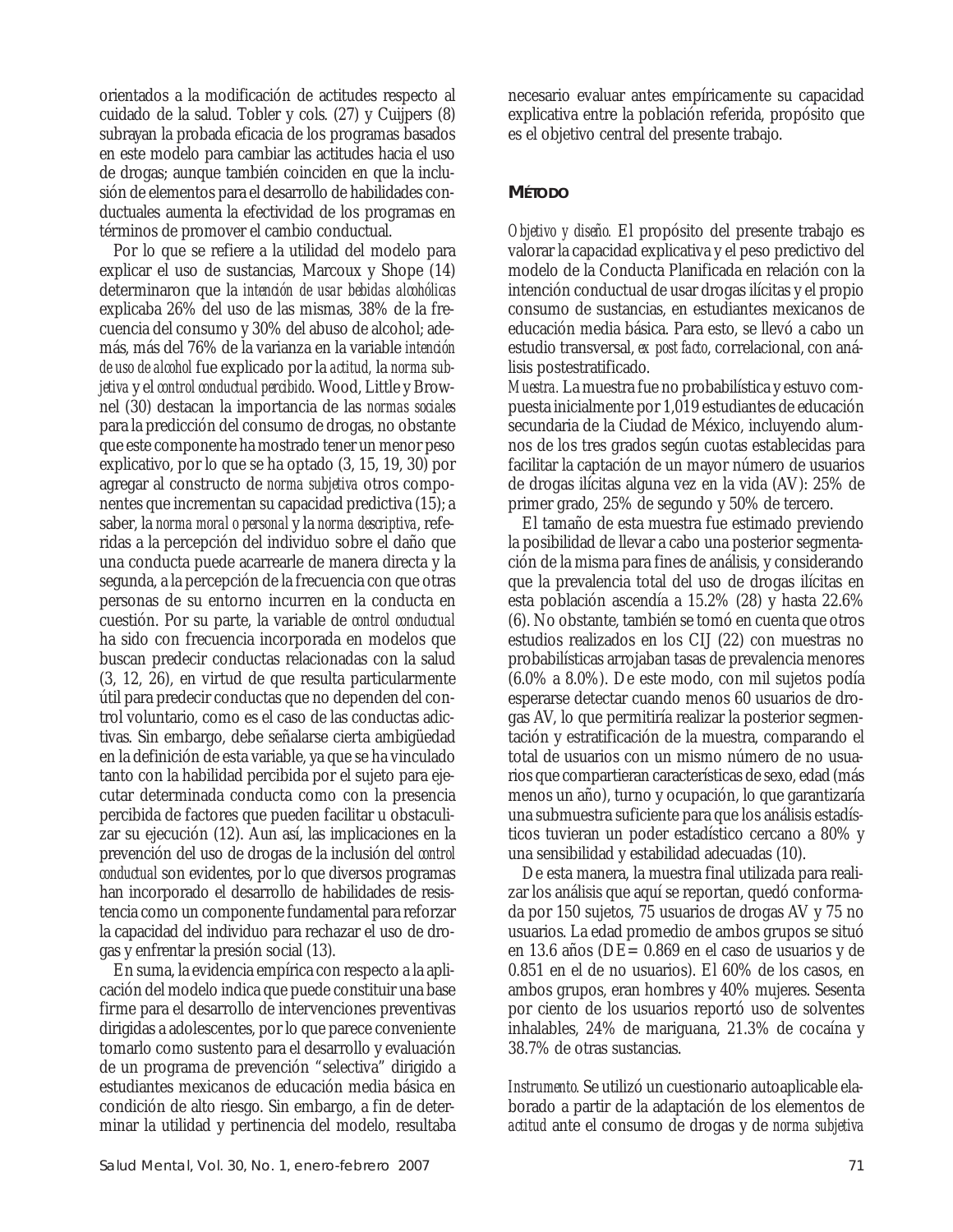según la información recabada en grupos focales realizados con estudiantes de secundaria.

Las preguntas-estímulo utilizadas para iniciar el diálogo en los grupos focales fueron las siguientes: "¿Qué buscan los jóvenes cuando usan drogas?" ("¿Qué esperan obtener/alcanzar los jóvenes con el uso de drogas?") y "¿Cuáles son las personas más importantes para los jóvenes/en la vida de los jóvenes?".

Una vez registradas las creencias acerca de las consecuencias y motivos del uso de drogas entre los jóvenes, se procedió a excluir las respuestas poco pertinentes (respuestas que no referían a creencias subjetivas asociables al consumo de drogas, por ejemplo: "Se las ponen en las bebidas para tener relaciones sexuales"), temas reiterativos y diferentes formas de enunciar un mismo tema. Por el contrario, se incluyeron en un mismo rubro los elementos complementarios (por ejemplo: ser aceptado por los amigos/no sentirse rechazado por los amigos).

Creencias como "Olvidar los problemas o preocupaciones: familiares (divorcio o separación de los padres, rechazo, conflictos, falta de atención o de amor), escolares (de disciplina), sentimentales (amorosos), de la infancia, sociales, etc." se tradujeron en reactivos del tipo: "¿Qué tan importante ha sido para tí olvidarte de tus problemas (escolares, familiares, sentimentales, etc.?)". Creencias como "Aliviar la presión (presión escolar)", "liberarse de presiones", se convirtieron en reactivos como "¿Qué tan importante ha sido para tí liberarte de las presiones?". "Sentir placer, sentirse bien, 'por darse el gusto'" derivaron en "¿Qué tan importante ha sido para tí tener experiencias placenteras?". Ideas como "Por curiosidad, por hacer algo diferente, ver qué se siente, probar los efectos, quitarse la inquietud de no saber", quedaron como "¿Qué tan importante ha sido para tí probar a hacer cosas diferentes?". "Desahogar las penas, desahogar la situación, aliviar el dolor, superar el dolor", se tradujeron en preguntas como "¿Qué tan importante ha sido para tí desahogar tus penas o evitar sentirte deprimido o angustiado? Finalmente, motivos relacionados con el prestigio y aceptación social como "Hacerse más conocido", "Buscar" o llamar la atención, "sentirse orgulloso por ganarle a los demás" se convirtieron en la pregunta "¿Qué tan importante ha sido para tí ser admirado por tus amigos o compañeros?" y aquellas creencias como "Poder hacer más cosas, darse más valor", "agarrar valor", "sentirse más valientes", "superar el miedo" derivaron en la pregunta "¿Qué tan importante ha sido para tí superar las situaciones que te causan temor o vergüenza?".

Como puede observarse en los ejemplos anteriores, las creencias identificadas fueron reformuladas a fin de que resultaran útiles para la formulación de reactivos en el área del cuestionario correspondiente a las creencias acerca de las consecuencias del consumo de

drogas. Así, por ejemplo, si los entrevistados respondieron que los jóvenes buscan "olvidar sus problemas" a través del uso de sustancias, se desprendió como enunciado para evaluar el *valor atribuido* a la creencia correspondiente, el siguiente: "¿Para tí *qué tan important*e (valor atribuido) es *olvidar tus problemas* (creencia de las consecuencias del consumo empíricamente sustentada)?". Cabe señalar que en la medida de lo posible se trató de evitar la obviedad de los reactivos, la inducción de respuestas normativas, etc.

Por otra parte, una vez identificadas las personas más significativas para estos jóvenes, se contó con indicadores para el desarrollo de reactivos relacionados con la exploración de la *norma subjetiva* (es decir, lo que el adolescente cree que opinan las personas importantes para él sobre el hecho de que use o no drogas) pero referidos a las personas que fueron señaladas por los jóvenes entrevistados.

Así pues, después de ser contrastada con la evidencia empírica reportada en la bibliografía sobre el tema, la información generada en las entrevistas grupales permitió desarrollar los reactivos de las secciones del cuestionario correspondientes a las siguientes áreas de estudio: *creencias sobre las consecuencias del uso de drogas, valor atribuido a tales consecuencias, creencias sobre las expectativas de los otros significativos y disposición para ajustarse a dichas expectativas.*

Fueron agregados dos componentes adicionales para enriquecer el valor explicativo del constructo *norma subjetiva.* El primero fue la denominada *norma descriptiva* que, como ya se ha mencionado, se refiere a la cantidad de personas significativas para el sujeto que incurren en la conducta de interés en cuestión (en este caso, que consumen drogas), y la *norma personal* que remite a las creencias sobre las probables consecuencias que tendría para el sujeto el uso de drogas.

Las escalas para la medición de la *actitud* ante el uso de drogas contuvieron cada una 13 reactivos tipo Likert, que evaluaban separadamente *creencias conductuales* (por ejemplo: *En tu opinión, ¿usar alguna droga podría ayudarte a olvidar tus problemas?*) y *valor atribuido* a tales creencias (por ejemplo: *¿En los últimos seis meses, qué tan importante ha sido para tí olvidarte de los problemas?*).

La indagación de la *norma subjetiva* comprendió, primero, seis preguntas referidas a la *percepción de las expectativas* respecto al uso de drogas por parte de padres, familiares, amigos y compañeros, con base en la siguiente pregunta: *Las siguientes personas piensan que alguna vez podrías probar drogas*, con tres opciones de respuesta (Cierto, Falso y Ni cierto ni falso). En segundo lugar, la *disposición a ajustarse* a estas expectativas se evaluó mediante cuatro reactivos tipo Likert, a partir de la pregunta: *En cuanto a probar drogas o no probarlas, ¿qué tan dispuesto estás a seguir los consejos de las siguientes personas o a*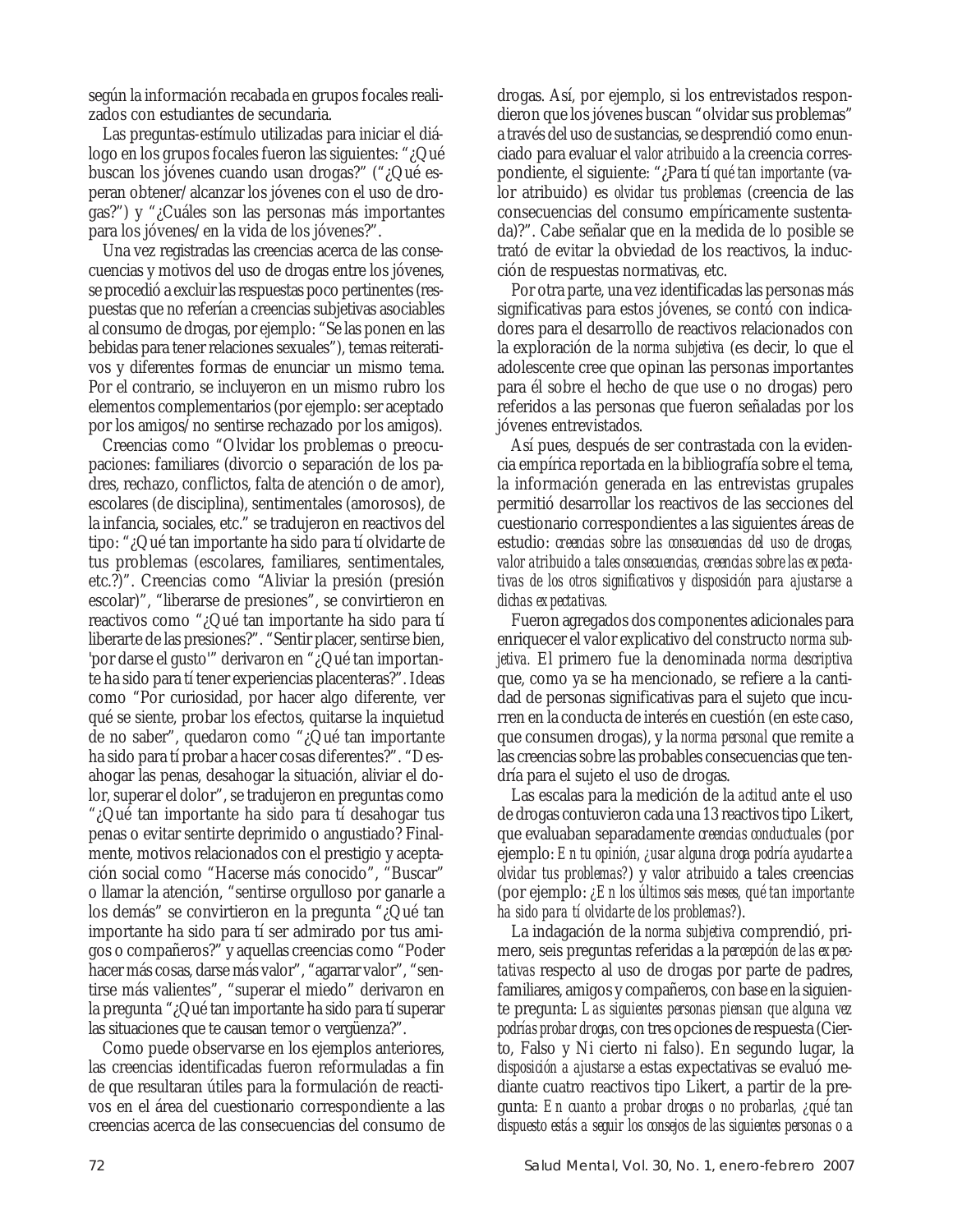*hacer lo que esperan de ti?* La *norma descriptiva* se midió a través de dos reactivos dirigidos a estimar la medida en que familiares o amigos estarían involucrados en el uso de drogas según la percepción del sujeto (por ejemplo: *¿Cuántos de tus mejores amigos han probado o usado alguna droga?*), con opciones de respuesta tipo Likert. Finalmente, la *norma personal* fue indagada mediante la pregunta: *¿Probar alguna droga tendría un impacto negativo en tu vida?*, con opciones de respuesta de acuerdo-desacuerdo.

El *control conductual percibido* se estimó con base en dos escalas. La primera, referida a *situaciones que facilitan o dificultan* el usar drogas, con 15 preguntas del tipo: *En los últimos seis meses, ¿con qué frecuencia has convivido con amigos que usan drogas?*, con cinco opciones de respuesta de frecuencia. La segunda, relativa al *control conductual percibido* propiamente dicho en las situaciones anteriores, a través también de 15 preguntas como la siguiente: *¿Probarías alguna droga si convivieras con amigos que están usando drogas?*, con opciones de respuesta tipo Likert ("no la probaría", "no creo que la probaría", "no sé", "tal vez la probaría" y "seguro la probaría"). Por último, la *intención conductual* fue medida a partir de una pregunta con cinco opciones de respuesta, diferenciada para quienes habían ya probado alguna droga y para quienes no lo habían hecho: *¿Qué tan probable es que vuelvas a usar drogas ilícitas?* o *¿Qué tan probable es que llegues a probar drogas ilícitas?* El uso de drogas se indagó en términos del *consumo AV* de alcohol, tabaco, mariguana, cocaína, solventes inhalables y otras sustancias.

La evaluación de la confiabilidad obtenida con la muestra original de 1019 sujetos arrojó un alfa de Cronbach de 0.9154 para el instrumento en su conjunto y los siguientes valores por escala: *creencias conductuales:* 0.9121; *valor atribuido a estas creencias:* 0.7964; *creencias normativas:* 0.6480; *disposición para ajustarse a expectativas normativas:* 0.8564; *norma descriptiva:* 0.6254; *oportunidades de consumo:* 0.8129 y *control conductual propiamente dicho:* 0.9442. Cabe señalar que se trata de un instrumento multidimensional, por lo que se obtuvo un índice de confiabilidad global y uno por cada una de las áreas que lo componen. Un análisis factorial de componentes principales permitió determinar que los reactivos se agrupan en 16 factores de al menos tres reactivos cada uno, con cargas factoriales mayores de 0.4 y con una varianza explicada de 59%.

El análisis de cada factor permitió reconocer que todos los reactivos de la escala de *control conductual* propiamente dicho se agruparon claramente en un mismo factor al que se sumaron dos reactivos del área de *oportunidades para el consumo,* la cual pertenece al mismo constructo teórico; el resto de los reactivos del área de *oportunidades para el consumo* se agrupó en un solo factor, con excepción del primer reactivo, el cual se distingue claramente de los demás por un aspecto de redacción (a saber, es el único del área que no incluye el término "drogas").

Los reactivos de la variable *creencias conductuales* (creencias sobre las consecuencias del consumo) conformaron también un solo factor, en tanto que la escala de *valor atribuido a las consecuencias del consumo* se dividió en dos: el primero integra reactivos relacionados con posibles consecuencias externas o sociales del consumo; el segundo, reactivos referentes a las posibles consecuencias internas. *Creencias normativas* también se dividió en dos factores, uno relativo al contexto familiar y el otro al del grupo de pares. Por su parte, los reactivos que evalúan la *disposición para ajustarse a las expectativas normativas* se agrupan en su totalidad en un solo factor, lo mismo que los de *norma descriptiva,* aunque en este caso se agrega un reactivo del área de *oportunidades para el consumo,* el cual convendría eliminar del instrumento dado que pertenece definitivamente a un constructo teórico diferente. Por último, los reactivos que evalúan la *norma personal* y la *intención conductual* cargan en factores aislados, como era de esperarse, dado que se trata de variables representadas por un solo reactivo.

*Procedimiento.* La información fue levantada mediante la aplicación grupal de cuestionarios, en diez escuelas situadas en zonas de "alto riesgo" (según criterios institucionales)\* del área de influencia de las unidades operativas de los CIJ.

*Análisis.* Las calificaciones de *actitud* se obtuvieron a partir de la sumatoria del producto de las calificaciones de *creencias conductuales* por las puntuaciones de *valor atribuido* a cada una de estas creencias; las puntuaciones de *norma subjetiva* resultaron de la sumatoria del producto de las calificaciones de *creencias normativas* y la *disposición de ajustarse* a tales creencias (la "*norma subjetiva* con componentes adicionales" implicó la multiplicación de calificaciones de *norma subjetiva* por las puntuaciones de *norma descriptiva* y *personal*); finalmente, el *control conductual percibido* resultó de la sumatoria del producto de las calificaciones de *control conductual propiamente dicho* y de *exposición a oportunidades de consumo.* Posteriormente, las calificaciones de las tres variables principales fueron divididas entre el número de reactivos correspondientes a cada variable, a fin de obtener escalas de 5 a 25 puntos.

Los datos fueron sometidos a un primer análisis de frecuencias, tendencia central y dispersión. En seguida, se realizaron pruebas de normalidad (Kolmogorov-Smirnov) que indicaron la existencia de distribuciones que no cumplían los criterios de normalidad, por lo que se llevaron a cabo comparaciones bivariadas mediante la prueba de Mann-Whitney y se transformaron los datos

<sup>\*</sup> GONZALEZ-SANCHEZ JD, CASTILLO-VITE N, GUTIERREZ-LOPEZ AD: Actualización del Estudio Básico de Comunidad, Objetivo 2004-2006. Centros de Integración Juvenil, México, 2005.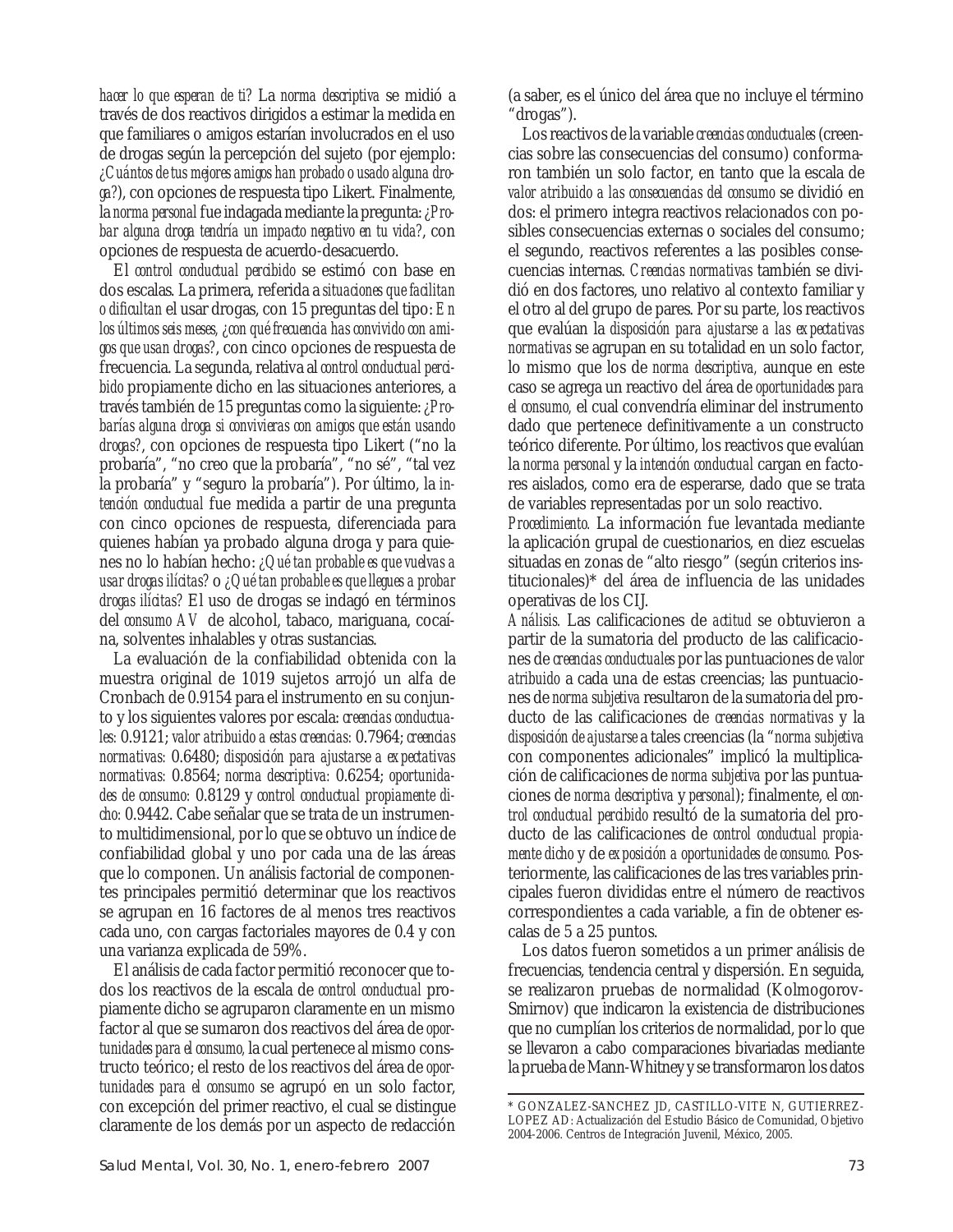a escalas logarítmicas para adecuarlos a los requerimientos de los análisis paramétricos siguientes.

Para corroborar la correlación entre las mediciones de *intención conductual* y *consumo de drogas*, así como entre los diversos componentes del modelo, se aplicó el coeficiente de correlación de Pearson. Para determinar la capacidad predictiva y explicativa del modelo con respecto a la *intención conductual* y el *consumo de drogas*, se aplicaron varios modelos de regresión: en primer lugar, dos análisis de regresión lineal múltiple tomando la *intención conductual* como variable dependiente; el primero, incluyendo las variables tradicionales del modelo de la Conducta Planificada y el segundo integrando los dos componentes adicionales en el factor de *norma subjetiva*. En segundo lugar, dos modelos de regresión logística similares a los anteriores, tomando el *uso de drogas ilícitas AV* como variable dependiente. Todos los análisis se llevaron a cabo con el programa SPSS versión 12.0.

## **RESULTADOS**

La prueba de Mann-Whitney permitió corroborar que los jóvenes que han utilizado alguna droga ilegal AV presentan una actitud significativamente más favorable hacia el consumo que aquéllos que nunca lo han hecho (mediana=6.9 y 3.9, respectivamente;  $z=-5.223$ , p=0.000). Existen, asimismo, diferencias significativas en la variable de *norma subjetiva*: los usuarios perciben una mayor tolerancia hacia el consumo de drogas en su entorno y están más dispuestos a ceder a la presión social para usarlas (mediana=3.8 y 3.5, respectivamente; z=-2.266, p=0.023); igualmente, los usuarios reportan un mayor número de personas de su entorno que usan drogas y sus expectativas respecto a las consecuencias del consumo son menos negativas cuando se refieren a sí mismos que cuando se refieren a los demás (mediana=16.3 y 7.1, respectivamente;  $z=-4.246$ , p=0.000). Por otra parte, los usuarios se perciben con una menor capacidad de autocontrol ante situaciones que podrían propiciar el consumo, las cuales, además, suelen presentarse con mayor frecuencia en su caso que en el de los jóvenes que no han usado drogas (mediana=5.7 y 1.8, respectivamente;  $z=-6.76$ , p=0.000). Como puede observarse, la mayor diferencia detectada entre ambos grupos es la percepción de la capacidad de autocontrol, la cual es incluso más grande

que la diferencia en la intención de usar o de volver a usar drogas; ésta última es más frecuente entre los usuarios que entre los no usuarios (mediana=2.0 y 1.0, respectivamente; z=-5.598, p=0.000).

Por otra parte, los análisis de correlación permitieron determinar que la asociación entre la *intención* y la *conducta de uso de drogas* se mantiene dentro de los parámetros que ha reportado la bibliografía sobre el modelo en otras poblaciones (r=0.41, p=0.000) (15, 21), aunque en este caso no se hizo una valoración prospectiva entre los dos componentes.

El *control conductual percibido* se destaca como el componente que mejor se correlaciona tanto con la *intención de usar drogas* (r=0.59, p=0.000) como con el *uso de drogas* propiamente dicho (r=0.51, p=0.000), que en este caso se utilizó como una variable contínua tomando en cuenta el número de drogas reportado (0 a 5), seguido por la *norma subjetiva*, la cual muestra una fuerza de asociación mayor cuando se le incorporan los componentes normativos adicionales (r=0.48, p=0.000, con la *intención,* y r=0.28, p=0.001, con la *conducta*), y por la *actitud* ante el consumo (r=0.45, p=0.000, con *intención*, y r=0.37, p=0.000, con *conducta*).

El análisis de regresión lineal tomando las variables tradicionales del modelo de la Conducta Planificada *(actitud, norma subjetiva* y *control conductual percibido),* permitió identificar una capacidad explicativa del modelo de 34% con respecto a la *intención de uso de drogas*  $(R^2=0.342)$ , la cual se incrementó hasta 38% ( $R^2=0.380$ ) al integrar los componentes adicionales de *norma descriptiva* y *personal*. Estos resultados reflejan, en general, un buen nivel explicativo para un fenómeno como el que nos ocupa. Además, como lo consigna la investigación empírica en esta materia, también entre los adolescentes mexicanos el *control conductual* es el componente que mejor predice la *intención de usar drogas,* seguido por la *actitud* hacia el consumo (cuadro 1). Como puede observarse en este cuadro, la *norma subjetiva* no mostró ser un predictor significativo en el modelo original, pero incrementó de manera importante su peso predictivo con la integración de los componentes adicionales (cuadro 2).

El *control conductual percibido* no sólo es el mejor predictor de la *intención* de hacer uso de drogas, sino también de la *conducta* misma de uso de drogas, según se desprende de un análisis de regresión logística que arrojó una  $\mathbb{R}^2$  de Nagelkerke=0.365 y que clasificó

**CUADRO 1. Modelo predictivo (regresión lineal) de la intención conductual de uso de drogas basado en los factores de la TCP tradicional**

|                                                                    | Coef, beta est. | IC95%                           |                |                |
|--------------------------------------------------------------------|-----------------|---------------------------------|----------------|----------------|
| Actitud ante el uso de drogas<br>Norma subjetiva del uso de drogas | 0.22<br>0.095   | 0.291-1.851<br>$-0.213 - 1.053$ | 2.716<br>1.312 | 0.008<br>0.192 |
| Control conductual percibido                                       | 0.422           | 0.934-2.113                     | 5 1 1 2        | 0.000          |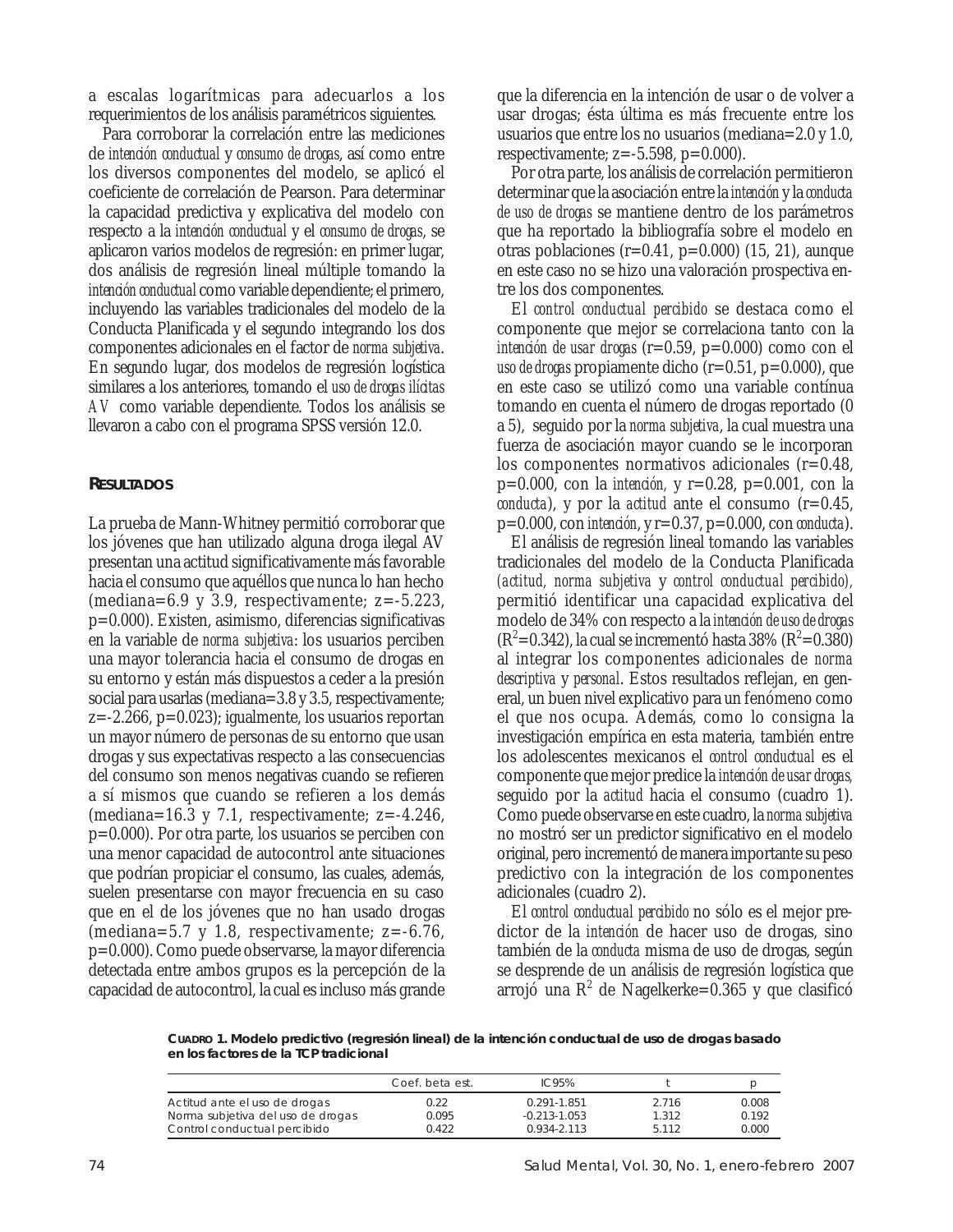|                                   | Coef, beta est. | IC95%         |       |       |
|-----------------------------------|-----------------|---------------|-------|-------|
| Actitud ante el uso de drogas     | 0.237           | 0.372-1.921   | 2.93  | 0.004 |
| Norma subjetiva del uso de drogas | 0.235           | $0.2 - 1.029$ | 2.934 | 0.004 |
| Control conductual percibido      | 0.321           | 0.506-1.818   | 3.505 | 0.001 |

**CUADRO 2. Modelo predictivo (regresión lineal) de la intención conductual de uso de drogas basado en la TCP con factores de norma subjetiva adicionales**

correctamente al 70.9% de los casos de la muestra (75.8% de los no usuarios de sustancias y 66.2% de los usuarios, con punto de corte de 0.5). Como puede observarse en el cuadro 3, una baja percepción de control conductual supone un factor de riesgo del uso de drogas estadísticamente significativo, con una razón de posibilidades de 1.42, mientras que en el caso de la *actitud* se observa un valor no significativo.

## **DISCUSIÓN**

Los resultados de este estudio no sólo se suman a la evidencia existente sobre la capacidad explicativa y predictiva del modelo de la Conducta Planificada en relación con conductas como el uso de drogas en adolescentes, sino que permiten probar que la capacidad explicativa del modelo entre la población adolescente mexicana se mantiene dentro de los parámetros probados en otras poblaciones, sin que se encuentren diferencias particulares con respecto a alguno de los componentes. Así, por ejemplo, diversos estudios han mostrado que las correlaciones entre los componentes del modelo muestran valores promedio de 0.45 entre *intención conductual* y una gran variedad de conductas relacionadas con la salud (25). En el campo del uso de drogas, se han encontrado correlaciones de 0.35 a 0.5 entre la intención conductual y el uso de alcohol y otras drogas (21). El presente estudio (r=0.41) resulta afín a tales resultados estadísticos.

También se confirma que el componente de *control conductual* es el de mayor capacidad de predicción en el modelo -tanto de la intención como de la conducta de uso de drogas-, y el que muestra una mayor asociación con estas variables, por lo que constituye un elemento indispensable de cualquier intervención dirigida a prevenir el consumo de drogas desde esta perspectiva teórica.

Entre los adolescentes sometidos a esta encuesta, la *norma subjetiva* resulta, al igual que en otras poblaciones (30), el componente más débil del modelo; sin embargo, la inclusión de variables que indagan el consumo entre los sujetos significativos para el adolescente (padres y pares), así como la percepción de las consecuencias personales del consumo, mejora considerablemente la capacidad explicativa del modelo e invita a considerar la importancia de introducir estos elementos en las intervenciones preventivas del uso de drogas en adolescentes. En principio, parecía factible suponer que la *norma subjetiva* tendría un mayor peso entre los adolescentes mexicanos a diferencia de los anglosajones, particularmente por razones de tipo cultural, pues se conoce que en la cultura anglosajona se promueve desde edades tempranas la toma de decisiones individuales, independientes de la opinión familiar, en tanto que en la cultura mexicana se ha tendido a fomentar una conducta más basada en valores colectivos, particularmente familiares. No obstante, los resultados atestiguan que tampoco entre los adolescentes mexicanos la *norma subjetiva* resulta un componente predictivo poderoso, lo que puede reflejar tendencias idiocéntricas e individualistas que algunos estudios han comenzado a detectar entre los jóvenes mexicanos (7).

Para efectos del desarrollo de una intervención preventiva basada en este modelo, lo que finalmente constituye el objetivo último del presente estudio, los anteriores resultados evidencian una serie de aspectos que deben ser tomados en consideración para la construcción del programa y que pueden orientar el desarrollo de elementos centrales del mismo. En este sentido, los resultados llevan a considerar que el programa deberá contener -como es usual en los programas basados en el modelo de la Conducta Planificada- componentes informativos dirigidos a modificar creencias conductuales favorables al consumo, así como a intensificar la percepción del rechazo social ante el mismo; factores que pueden tener un efecto de sensibilización importante e impactar la intención conductual de usar drogas, pero que a todas luces resultan insuficientes para promover el cambio conductual. Por ello, si se pretende tener impacto en el

**CUADRO 3. Modelo predictivo (regresión logística) del consumo de drogas basado en la TCP con factores de norma subjetiva adicionales integrados**

|                                   | Razón de Momios | $\mathcal{D}$ | IC95%       |
|-----------------------------------|-----------------|---------------|-------------|
| Actitud ante el uso de drogas     | 1.144           | 0.061         | 0.994-1.318 |
| Norma subjetiva del uso de drogas | 1.009           | 0.509         | 0.983-1.036 |
| Control conductual percibido      | 1417            | 0.000         | 1 171-1 714 |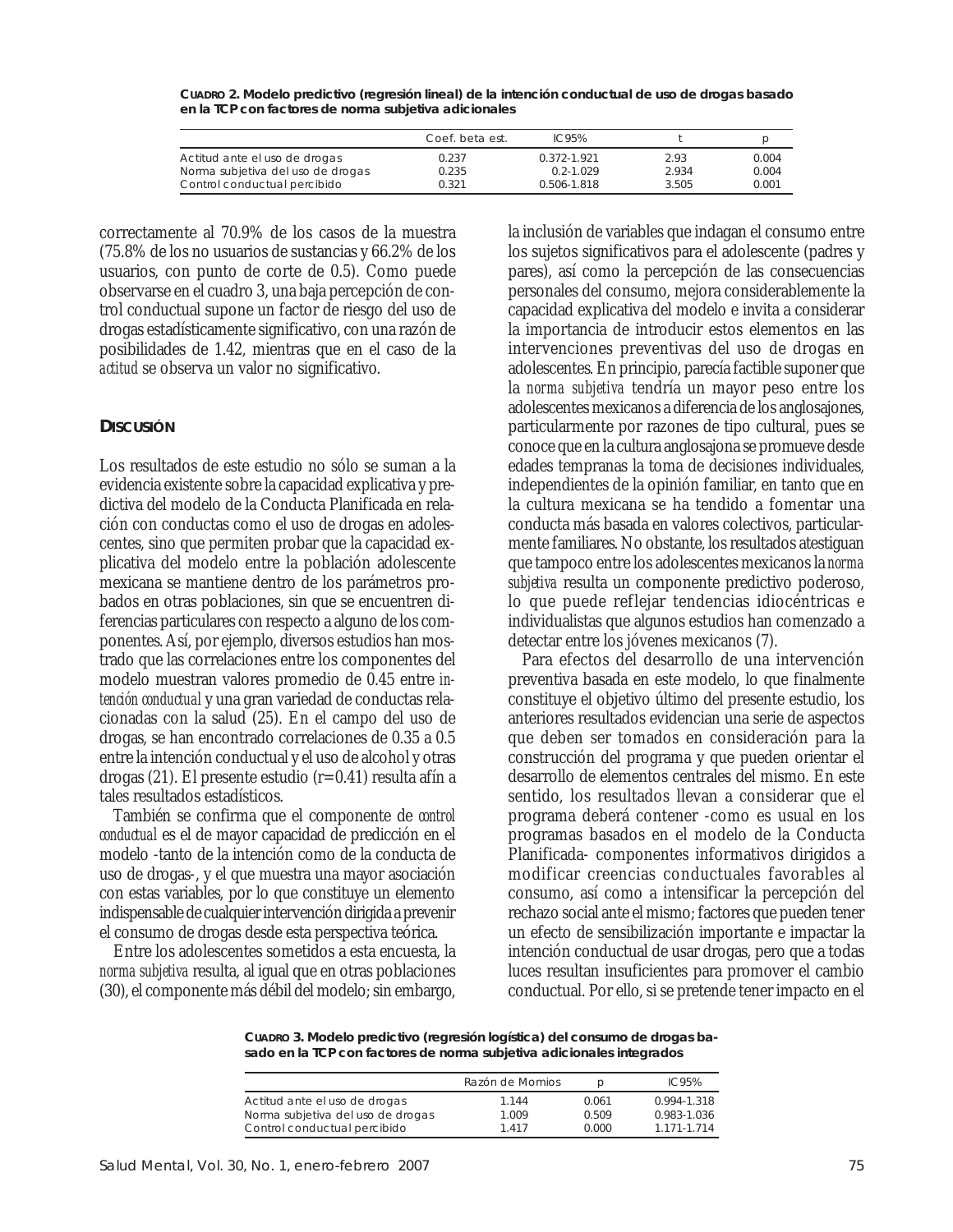propio uso de sustancias resulta clara la necesidad derivada de la evidencia sobre la fuerza predictiva del *control conductual percibido*- de incluir elementos para el desarrollo de habilidades de control, sobre todo aquellas que resulten adecuadas para ser aplicadas en el entorno de los adolescentes, como son las habilidades de resistencia ante la presión del grupo de pares y las habilidades de comunicación asertiva. Para finalizar, conviene señalar que los hallazgos de este estudio deben ser considerados a la luz de algunas limitaciones, entre las que se cuenta el uso de una muestra no probabilística, limitada a un universo de estudiantes de educación secundaria captados en zonas de "alto riesgo" de acuerdo con criterios establecidos por los CIJ. En segundo sitio, el carácter transversal del estudio impide una evaluación prospectiva de la conducta de uso de drogas. No obstante estas limitaciones, el presente estudio aporta evidencia suficiente, con base en información altamente concordante, sobre la validez predictiva del modelo en un sector de la población mexicana especialmente vulnerable al uso de drogas. Asimismo, ofrece una base empírica firme para el desarrollo de intervenciones preventivas, teórica y empíricamente fundamentadas.

## **REFERENCIAS**

- 1. AJZEN I, FISHBEIN M: *Understanding Attitudes and Predicting Social Behavior.* Prentice-Hall. Englewood Cliffs, 1989.
- 2. AJZEN I: *Attitudes, Personality and Behavior.* The Dorsey Press. Chicago, 1988.
- 3. ARMITAGE CJ, CONNER M: Efficacy of the Theory of Planned Behaviour: A meta-analytic review. *Br J Soc Psychol,* 40:471-499, 2001.
- 4. BANDURA A: Self-efficacy: Towards a unifying theory of behavioral change. *Psychol Rev*, 84:191-215,1977.
- 5. BECOÑA E: *Bases Científicas de la Prevención de las Drogodependencias.* Delegación del Gobierno para el Plan Nacional sobre Drogas. Madrid, 2003.
- 6. CENTROS DE INTEGRACION JUVENIL, DIRECCIÓN DE INVESTIGACION Y ENSEÑANZA, SUBDIREC-CION DE INVESTIGACION: *Estudio Básico de Comunidad Objetivo*, México, 2001.
- 7. CORREA F, CONTRERAS C, RAMIREZ A, LOPEZ E: Dimensiones del individualismo-colectivismo en México: Un estudio exploratorio. *Psicología Social México,* 9:553-559, 2002.
- 8. CUIJPERS P: Three Decades of Drug Prevention Research. *Drugs Educ Prev Policy,* 10(1):7-20, 2003.
- 9. FISHBEIN M, AJZEN I: *Belief, Attitude, Intention, and Behavior.* John Wiley y Sons. Nueva York, 1975.
- 10. HAIR JF, ANDERSON RE, TATHAM RL, BLACK WC: *Análisis Multivariante*. Prentice Hall Iberia, Madrid, 1999.
- 11. HAWKINS JD, CATALANO RF, MILLER JY: Risk and protective factors for alcohol and othe drug problems in adolescence and early adulthood. *Psychol Bull,* 112(1):64-105, 1992.
- 12. LEACH M, HENNESSY M, FISHBEIN M: Perception of easy-difficult: Attitude or Self-Efficacy? *J Appl Soc Psychol,* 31(1):1-20, 2001.
- 13. LUENGO MA, ROMERO E, GOMEZ JA, GUERRA A, LEN-CE M: *La Prevención del Consumo de Drogas y la Conducta Antisocial en la Escuela.* Universidad de Santiago de Compostela, 1999.
- 14. MARCOUX BC, SHOPE JT: Application of the theory of planned Behavior to adolescent use and misuse of alcohol. *Health Educ Res,* 12:323-331, 1997.
- 15. MCMILLAN B, CONNER M: Applying an Extended version of the theory of planned behavior to illicit drug use among students. *J Appl Soc Psychol*, 33(8):1662-1683, 2003.
- 16. NEWCOMB MD: Understanding the multidimensional nature of drug use and abuse: The role of consumption, risk factors, and protective factors. En: Glantz M, Pickens MR (eds). *Vulnerability to Drug Abuse.* American Psychological Association, 225-297, Washington, 1992.
- 17. PALMERIN-GARCIA A, CARRERO-BERZAL MV, HI-DALGO-DOWNING E, MATELLANES-MATELLANES M, MORENO-AMEDILLO J: *Manual Práctico Sobre el Uso de la Información en Programas de Prevención del Abuso Alcohol en Jóvenes.* Colegio Oficial de Psicólogos. Delegación del Gobierno para el Plan Nacional Sobre Drogas, Madrid, 2003.
- 18. PAN AMERICAN HEALTH ORGANIZATION: The theory of planned behavior. En: Youth: *Choices and Change, Promoting Healty Behaviors in Adolescents.* Scientific and Technical Publicatión 594:20-28, Washington, 2005.
- 19. PARKER D, MANSTEAD A, STRADLING S: Extending the Theory of planned behaviour: The role of personal norm. *Br J Soc Psychol,* 34:127-137, 1995.
- 20. PETRAITIS J, FLAY BR, MILLER TQ: Revewing theories of adolescent substance use: Organizing pieces in the puzzle. *Psychol Bull,* 117:67-86, 1995.
- 21. RANDAL DM, WOLF JA: The time interval in the intention-behaviour relationship: Meta-analisis. *Br Soc Psychol,* 33:405-418,1994.
- 22. RODRIGUEZ-KURI SE, PEREZ-ISLAS V: Resiliencia y consumo de drogas en estudiantes de secundaria. *Psicología Iberoamericana,*10(2):42-47, 2002.
- 23. SECRETARIA DE SALUD, CONSEJO NACIONAL CON-TRA LAS ADICCIONES. DIRECCION GENERAL DE EPIDEMIOLOGIA. INSTITUTO NACIONAL DE PSI-QUIATRIA. INSTITUTO NACIONAL DE ESTADISTI-CA, GEOGRAFIA E INFORMATICA: *Encuesta Nacional de Adicciones 2000. Tabaco, Alcohol y otras Drogas.* Resumen Ejecutivo. México, 2002
- 24. SAMSA-CSAP (SUBSTANCE ABUSE AND MENTAL HEALTH SERVICES ADMINISTRATION, CENTER FOR SUBSTANCE ABUSE PREVENTION): *Science-Based Substance Abuse Preventión*. Guide to science-based Practice 1, 2001.
- 25. SHEERAN P, ORBALL S: Do intentions predict condom use? Metaanalysis and examination of six moderator variables. *Br J Soc Psychol,* 37:231-250, 1998.
- 26. SHEERAN P, TRAFIMOW D, ARMITAGE CH: Predicting Behavior from Percibed Behavioral Control: Test of the accuracy assumption of the theory of planned behavior. *Br J Soc Psychol,* 42:393-410, 2003.
- 27. TOBLER NS, ROONA MR, OCHSHORN P, MARSHALL DG, STREKE AV, STACKPOLE KM: School based adolescent drug prevention programs: 1998 meta-analysis. *J Prim Prev,* 20 275-336. 2000.
- 28. VILLATORO J, MEDINA-MORA ME, ROJANO C, FLEIZ C, VILLA G y cols.: *Consumo de Drogas, Alcohol y Tabaco en Estudiantes del Distrito Federal: Medición Otoño 2000. Reporte Global del Distrito Federal.* Instituto Nacional de Psiquiatría, Secretaría de Educación Pública. México, 2001.
- 29. WITTE K: Fishing for success. Using the persuasive health message framewok to generate effective campaign messages. En: Maibach E, Parrot RL (eds.). *Designing Health Messages.* Sage Publications, 145-166, Thousand Oaks, 1995.
- 30. WOOD BC, LITTLE, TD, BROWNEL KD: Predicting Adolescent Eating and Activity Behaviours: The rol of Social Norms and Personal Agency..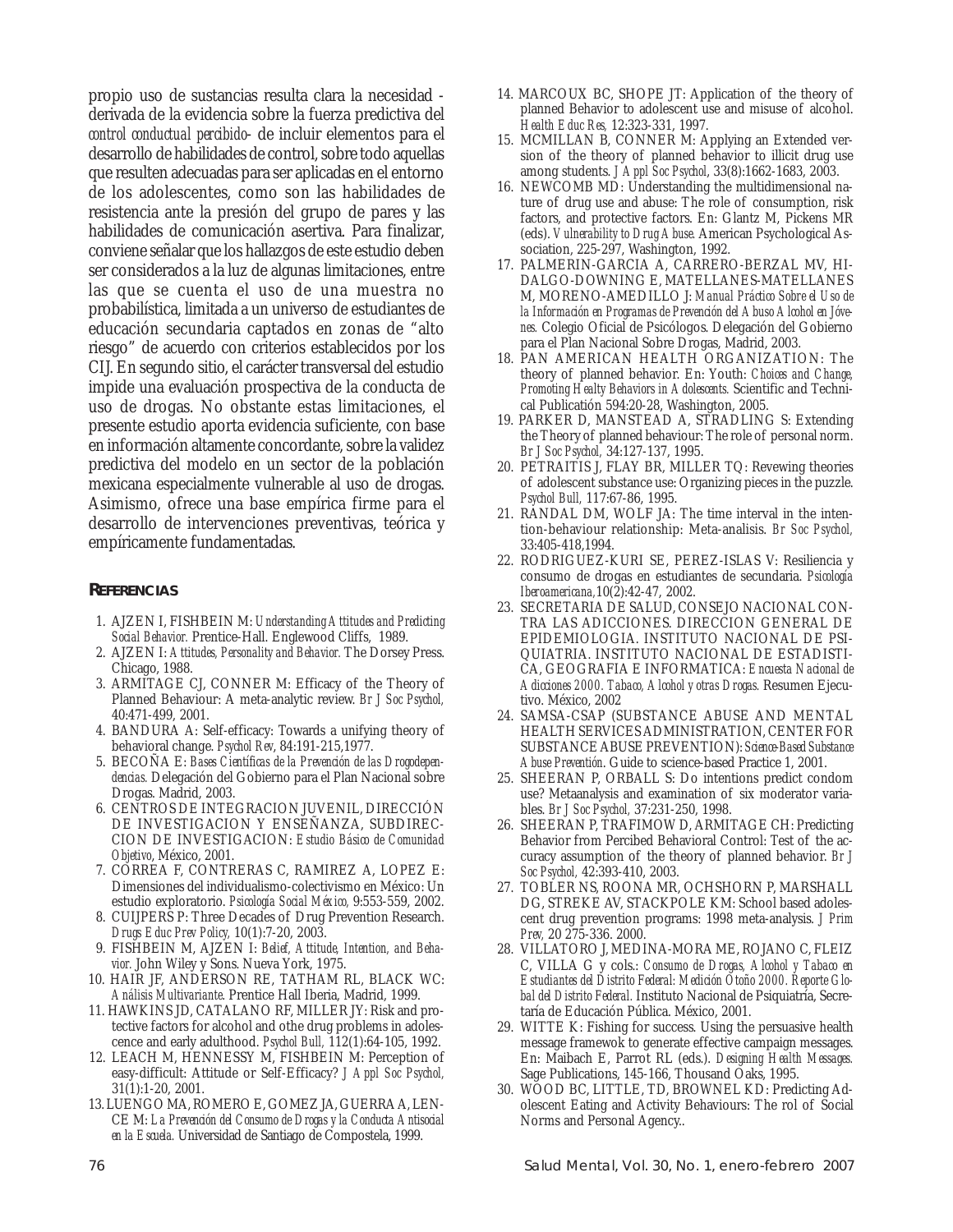Folio:

CÉDULA EF

CENTROS DE INTEGRACIÓN JUVENIL A.C., SUBDIRECCIÓN DE INVESTIGACIÓN, MÉXICO, 2006

### Escribe o marca la opción que corresponda

- I. Escuela:
- II. Grado: O Primero O Segundo O Tercero
- III. Grupo:
- IV. Turno: O Matutino **D** Vespertino
- V. Sexo: □ Masculino □ Femenino
- VI. Edad: (años cumplidos)
- VII. Ocupación: C Sólo estudias C Estudias y trabajas

El siguiente cuestionario contiene una serie de preguntas acerca del uso de drogas y otras circunstancias relacionadas con situaciones frecuentes entre los jóvenes.

Respóndelo con la mayor sinceridad posible, de acuerdo con tu experiencia.

Ninguna pregunta tiene respuestas buenas o malas.

Toda la información que proporciones será estrictamente confidencial

Nota: En las siguientes preguntas, el término "drogas" se refiere siempre a drogas llícitas, entre las que se encuentran, por<br>ejemplo: la mariguana, la cocaína, los inhalables, las anfetaminas, la metanfetamina, el éxtasis

| En los últimos seis meses, ¿qué tan<br>importante ha sido para ti                     | No es<br>importante | Es poco<br>importante | Es más o<br>menos<br>importante | Es<br>importante | Es muy<br>importante |
|---------------------------------------------------------------------------------------|---------------------|-----------------------|---------------------------------|------------------|----------------------|
| 1.  olvidarte de tus problemas<br>(escolares, familiares, sentimentales,<br>$etc.$ )? | □                   | п                     | n                               | п                | □                    |
| 2. sentirte parte del grupo de tus<br>amigos?                                         | □                   | □                     | п                               | п                | п                    |
| 3.  evitar sentirte deprimido(a)?                                                     | □                   | □                     | n                               | п                | □                    |
| 4.  probar a hacer cosas diferentes?                                                  | п                   | ⊓                     | п                               | □                | ◻                    |
| 5. liberarte de las presiones?                                                        | п                   | ◻                     | п                               | ◻                | □                    |
| 6. sentirte seguro(a)?                                                                | □                   | ◻                     | Ω                               | ◻                | □                    |
| 7. tener dinero?                                                                      | □                   | ◻                     | ◻                               | □                | □                    |
| 8.  desahogar tus penas?                                                              | □                   | о                     | ◻                               | □                | □                    |
| 9. ser admirado(a) por tus amigos o<br>compañeros?                                    | п                   | п                     | п                               | п                | п                    |
| 10.  tener experiencias placenteras?                                                  | □                   | □                     | Π                               | □                | □                    |
| 11. sentir la emoción de la adrenalina?                                               | □                   | ◻                     | □                               | ◻                | ◻                    |
| 12. ser aceptado por tus amigos?                                                      | □                   | □                     | ◻                               | □                | □                    |
| 13.  superar las situaciones que te<br>causan temor o vergüenza?                      | n                   | п                     |                                 | п                | □                    |

Continúa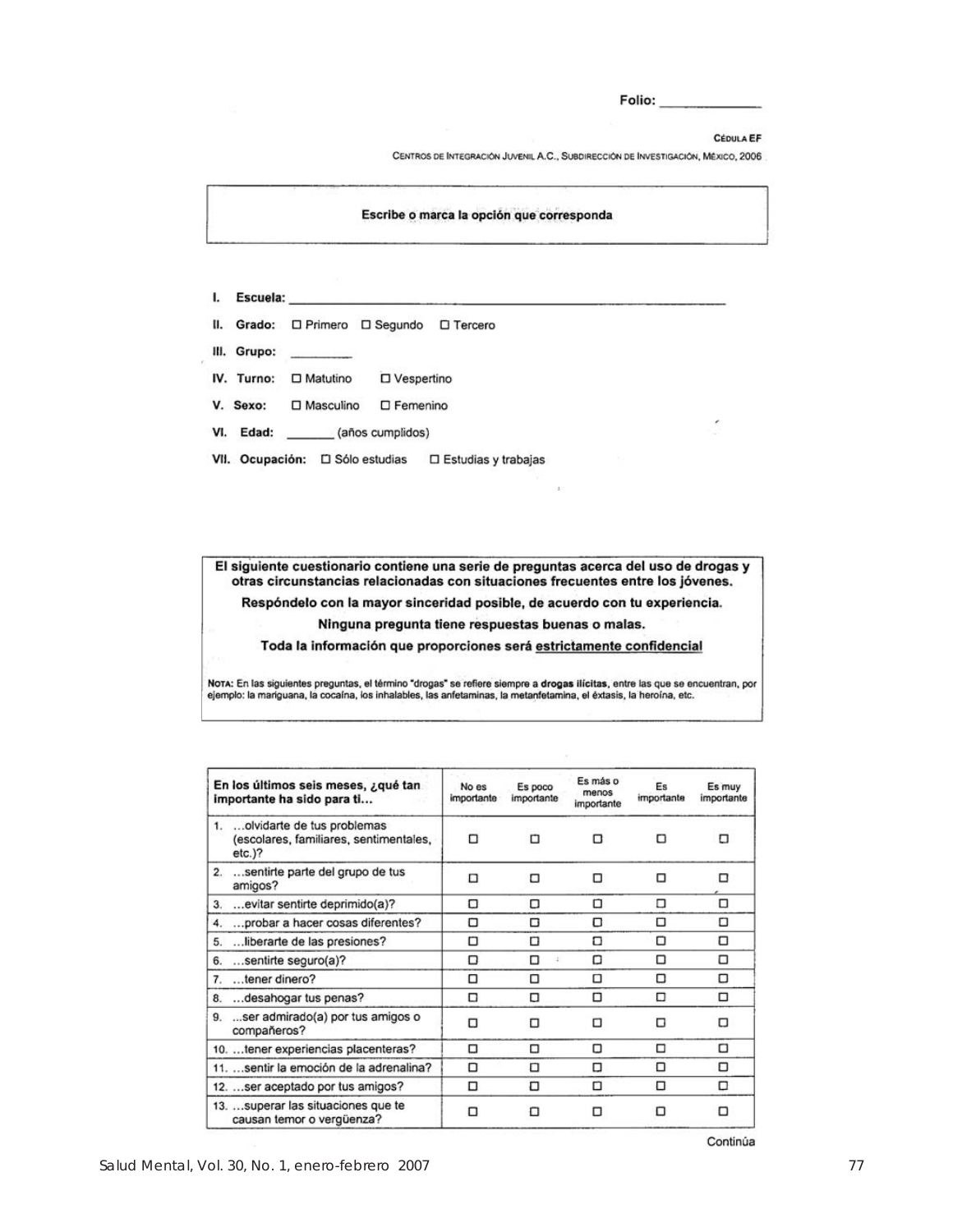| ¿En los últimos seis meses, con qué<br>frecuencia                                                                                | Nunca | Casi nunca | A veces | Con<br>frecuencia | Con mucha<br>frecuencia |
|----------------------------------------------------------------------------------------------------------------------------------|-------|------------|---------|-------------------|-------------------------|
| 1.  has ido a fiestas, tocadas, raves,<br>conciertos, antros, discotecas, en<br>los cuales es posible que haya<br>habido drogas? | о     | □          | □       | □                 | ◻                       |
| te has sentido seguro(a) de que<br>2.<br>podías probar alguna droga sin<br>peligro de seguir usándola?                           | о     | □          | □       | □                 | о                       |
| 3.  has pensado que los efectos de<br>las drogas pueden ser agradables?                                                          | □     | □          | о       | □                 | □                       |
| 4.  has sentido curiosidad por<br>conocer los efectos de las drogas?                                                             | □     | □          | □       | □                 | □                       |
| 5.  has llegado a sentir que estabas<br>con gente de confianza como para<br>probar alguna droga?                                 | □     | ◻          | ◻       | □                 | □                       |
| 6.  podrías haber usado alguna droga<br>sin que te cacharan?                                                                     | ο     | ο          | □       | α.                | □                       |
| 7.  has estado con amigos mientras<br>usaban drogas?                                                                             | □     | □          | $\Box$  | ◻                 | □                       |
| 8.  te han insistido tus amigos en que<br>pruebes alguna droga?                                                                  | ο     | □<br>v     | $\Box$  | α                 | α                       |
| 9.  has pensado que conoces lo<br>suficiente sobre los efectos de<br>alguna droga?                                               | □     | □          | □       | о                 | □                       |
| 10.  has estado en situaciones en que<br>podias sentirte seguro(a) para usar<br>alguna droga?                                    | □     | □          | α       | □                 | о                       |
| 11.  has sentido que podías adquirir<br>alguna droga sin correr riesgos?                                                         | □     | □          | □       | ◻                 | ◻                       |
| 12.  has sentido que sabes cómo<br>preparar y cómo consumir alguna<br>droga?                                                     | □     | □          | □       | п                 | □                       |
| 13.  te ha parecido que podrías<br>conseguir drogas fácilmente?                                                                  | п     | □          | □       | □                 | о                       |
| 14.  has estado seguro de que podías<br>probar alguna droga sin quedarte<br>"en el viaje"?                                       | □     | □          | о       | □                 | α                       |
| 15.  has tenido dinero como para<br>comprar alguna droga?                                                                        | о     | □          | □       | □                 | ◻                       |

Continúa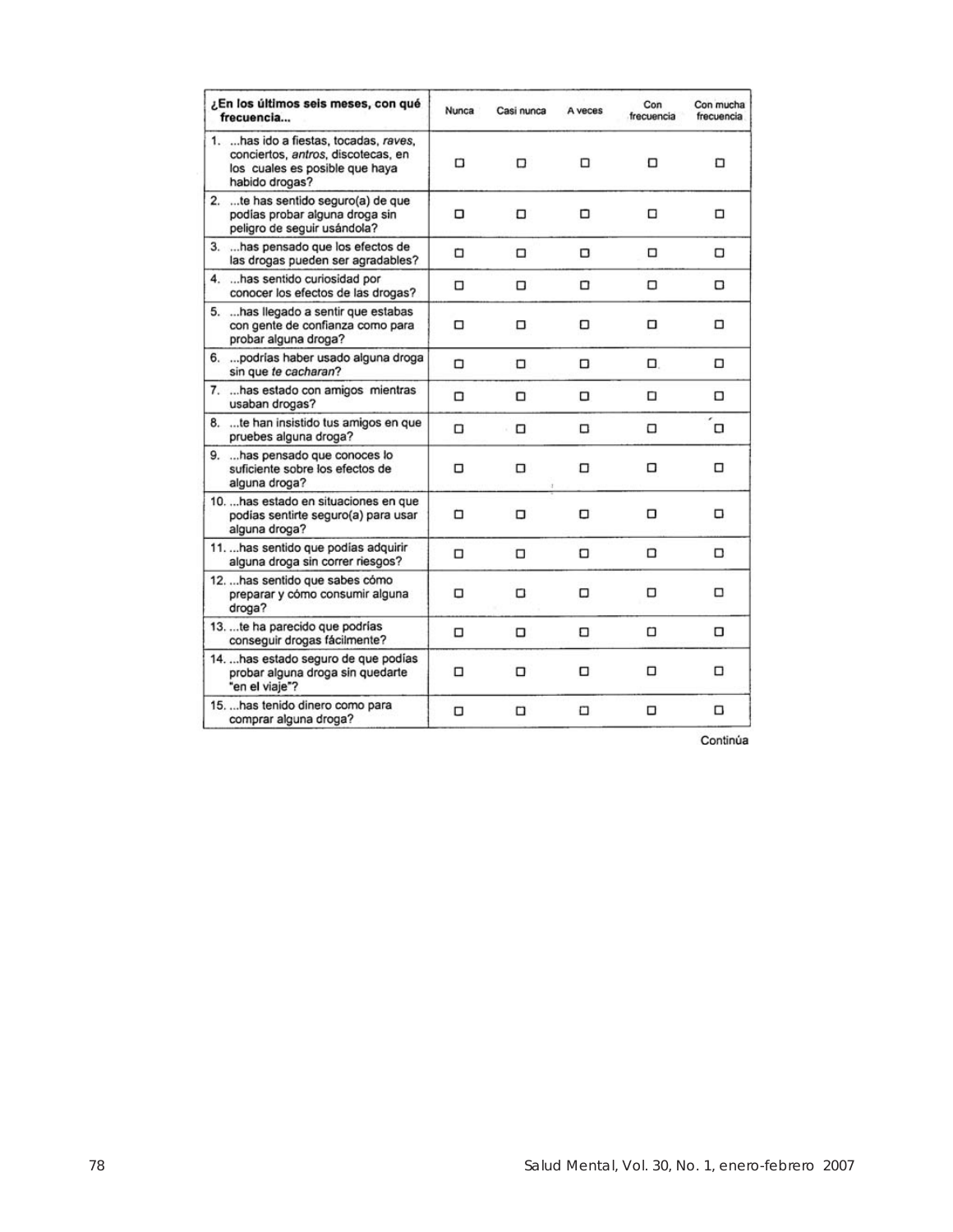| ¿Probarías alguna droga                                                                       | No la<br>probaría | No creo que<br>la probaría | No sé | Tal yez la<br>probaría | Seguro la<br>probaría    |
|-----------------------------------------------------------------------------------------------|-------------------|----------------------------|-------|------------------------|--------------------------|
| 1.  si te la ofrecieran en una fiesta.<br>tocada, rave, concierto, antro,<br>discoteca, etc.? | □                 | □                          | □     | Ω                      | Ω                        |
| 2.  si sintieras que al probarla no corres<br>peligro de seguir usándola?                     | п                 | п                          | □     | □                      | □                        |
| 3.  si supieras que sus efectos pueden<br>ser agradables?                                     | □                 | □                          | □     | □                      | □                        |
| 4.  si tuvieras curiosidad por conocer sus<br>efectos?                                        | □                 | о                          | □     | □                      | □                        |
| 5. si te acompañara alguna persona de<br>confianza?                                           | □                 | $\Box$                     | α     | Ω                      | □                        |
| 6. si no hubiera riesgo de que te<br>cacharan?                                                | □                 | □                          | о     | □                      | □                        |
| 7.  si convivieras con amigos que están<br>usando drogas?                                     | □                 | □                          | ◻     | α                      | о                        |
| 8.  si tus amigos te insistieran en que la<br>probaras?                                       | п                 | n                          | Ω     | Π                      | n                        |
| 9.  si tuvieras suficiente información<br>sobre sus efectos?                                  | о                 | α                          | □     | ◻                      | □                        |
| 10.  si estuvieras en una situación en que<br>te sintieras seguro(a) para probarla?           | □                 | □                          | □     | □                      | $\overline{\phantom{a}}$ |
| 11.  si pudieras adquirirla sin correr<br>riesgos?                                            | о                 | □                          | □     | □                      | □                        |
| 12.  si supieras cómo prepararla y cómo<br>consumida?                                         | □                 | $\Box$                     | α     | □                      | □                        |
| 13.  si la pudieras conseguir fácilmente?                                                     | ο                 | о                          | □     | □                      | □                        |
| 14.  si estuvieras seguro(a) de que no te<br>vas a quedar "en el viaje"?                      | □                 | □                          | Ω     | D                      | α                        |
| 15.  si tuvieras dinero para comprarla?                                                       | □                 | Ω                          | α     | о                      | ◻                        |

| Marca la opción que represente<br>mejor tu opinión:             | Totalmente<br>en<br>desacuerdo | En<br>desacuerdo | Ni acuerdo ni<br>desacuerdo | De acuerdo | Totalmente<br>de acuerdo |
|-----------------------------------------------------------------|--------------------------------|------------------|-----------------------------|------------|--------------------------|
| "Probar alguna droga tendría un<br>impacto negativo en mi vida" |                                |                  |                             |            |                          |

i,

Continúa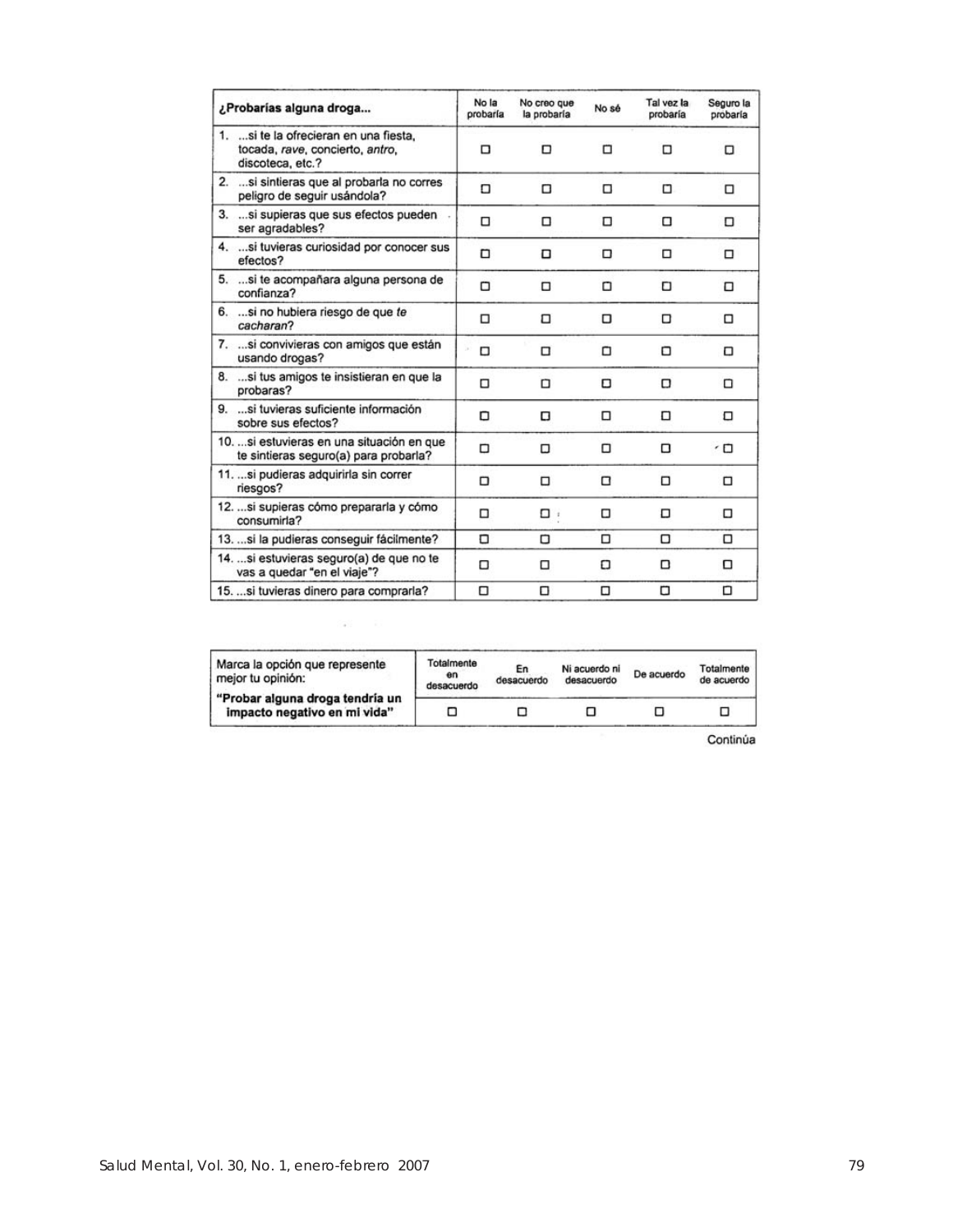|    | Las siguientes personas piensan que alguna vez podrías<br>probar alguna droga, ¿cierto o falso? | Falso | Ni cierto ni<br>falso | Cierto |
|----|-------------------------------------------------------------------------------------------------|-------|-----------------------|--------|
|    | 1. Tus mejores amigos (incluyendo a tu novio o novia)                                           |       |                       |        |
|    | Algún familiar                                                                                  |       |                       |        |
| 3. | Algunos compañeros o vecinos                                                                    |       |                       |        |
| 4. | Tus padres o alguno de ellos                                                                    |       |                       |        |

| En cuanto a probar alguna droga o no<br>probarla, ¿qué tan dispuesto estás a<br>seguir los consejos o a hacer lo que<br>esperan de tí las siguientes<br>personas | Nunca | Algunas<br>veces | Con<br>frecuencia | La mayoría<br>de las veces | Siempre |
|------------------------------------------------------------------------------------------------------------------------------------------------------------------|-------|------------------|-------------------|----------------------------|---------|
| tus mejores amigos?                                                                                                                                              |       |                  |                   |                            |         |
| tus familiares cercanos?                                                                                                                                         |       |                  |                   |                            |         |
| tus compañeros o vecinos?                                                                                                                                        |       |                  |                   |                            |         |
| tus padres?                                                                                                                                                      |       |                  |                   |                            |         |

| Marca la opción que corresponda                                                                    |         |         |        |               |       |
|----------------------------------------------------------------------------------------------------|---------|---------|--------|---------------|-------|
|                                                                                                    | Ninguno | Algunos | Varios | La<br>mayoria | Todos |
| 1. ¿Cuántos de tus amigos han probado o usado<br>alguna droga?                                     | п       | п       |        |               |       |
| 2.¿Cuántos de tus familiares cercanos (contando a<br>tus padres) han probado o usado alguna droga? |         |         |        | Ω             |       |
| 3. ¿Cuántos de tus compañeros o vecinos han<br>probado o usado alguna droga?                       | п       |         |        |               |       |

Continúa

 $\epsilon$